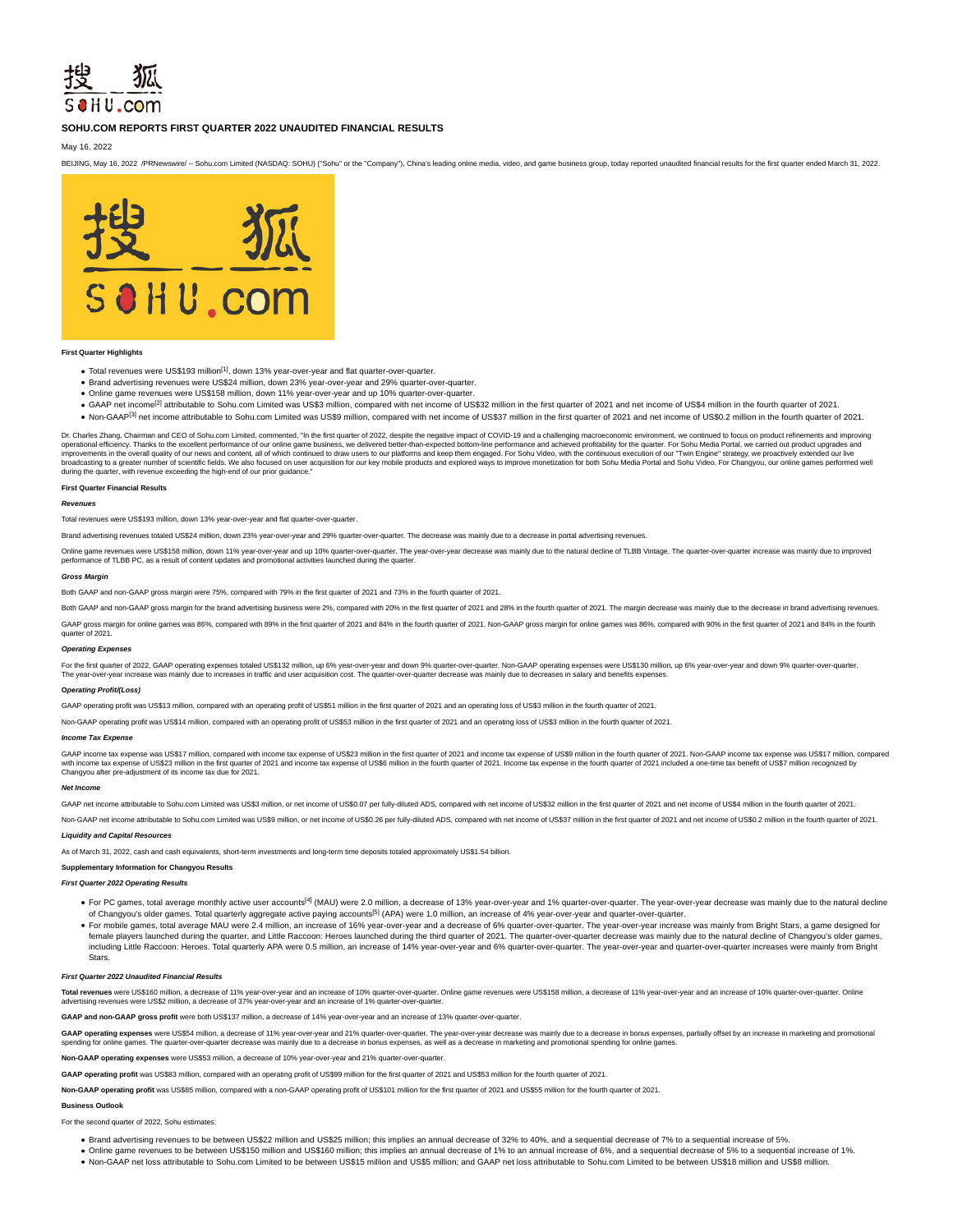For the second quarter 2022 guidance, the Company has adopted a presumed exchange rate of RMB6.59=US\$1.00, as compared with the actual exchange rate of approximately RMB6.46=US\$1.00 for the second quarter of 2021, and RMB6

This forecast reflects Sohu's management's current and preliminary view, which is subject to substantial uncertainty, particularly in view of the potential ongoing impact of the worldwide COVID-19 pandemic, which remains d

#### **Non-GAAP Disclosure**

To supplement the unaudited consolidated financial statements presented in accordance with accounting principles generally accepted in the United States of America ("GAAP"), Sohu's management uses non-GAAP measures of gros

nt believes excluding share-based compensation expense; changes in fair value recognized in the Company's consolidated statements of operations with respect to equity investments with readily determi expense recognized in connection with the Toll Charge from its non-GAAP financial measure is useful for itsell and investors. Further, the impact of share-based compensation expense; changes in tail value recognized in the statements of operations with respect to equity investments with readily determinable fair values; and interest expense recognized in connection with the Toll Charge cannot be anticipated by management and business line le commissions and bonuses are based on non-GAAP financial measures that exclude share-based compensation expense. changes in fair value recognized in the Company's consolidated statements of operations with respect to equity determinable fair values, and also excluded the interest expense recognized in connection with the Toll Charge.

The non-GAAP financial measures are provided to enhance investors' overall understanding of Sohu's current financial performance and prospects for the future. A limitation of using non-GAAP gross profit, operating profit, comparable to the non-GAAP financial measures that have been presented.

#### **Notes to Financial Information**

Financial information in this press release other than the information indicated as being non-GAAP is derived from Sohu's unaudited financial statements prepared in accordance with GAAP.

# **Safe Harbor Statement**

This announcement contains forward-looking statements. It is currently expected that the Business Outlook will not be updated until release of Sohu's para frame instomatement, however, Sohu research and the effects out sho place undue reliance on them. Forward-looking statements involve inherent risks and uncertainties. We caution you that a number of important factors could cause actual results to differ materially from those contained in a

#### **Conference Call and Webcast**

Sohu's management team will host a conference call at 7:30 a.m. U.S. Eastem Time, May 16, 2022 (7:30 p.m. Beijing/Hong Kong time, May 16; 2022) following the quarterly results announcement. Participants can register for th

To join the conference, please dial the number you receive, enter the event passcode followed by your unique registrant ID, and you will be joined to the conference instantly. Please dial in 10 minutes before the call is s

A telephone replay of the call will be available after the conclusion of the conference call at 10:30 a.m. Eastern Time May 16 through May 23, 2022. The dial-in details for the telephone replay are:

# International: +1-646-254-3697 Passcode: 5725798

The live Webcast and archive of the conference call will be available on the Investor Relations section of Sohu's Website a[t http://investors.sohu.com/.](http://investors.sohu.com/)

#### **About Sohu.com**

Sohu.com Limited (NASDAQ: SOHU) was established by Dr. Charles Zhang, one of China's internet pioneers, in the 1990s. As a mainstream media platform in China, Sohu is indispensable to the daily life of millions of Chinese, properties and community based products which continually offer a broad array of choices regarding information, entertainment and communication to the vast number of Schin users. Sohu has build as build be not a few or the

Sohu provides online brand advertising services as well as multiple news, information and content services on its matrix of websites and also on its mobile platforms. Sohu's online game information portal in Chalgyou, by i

## **For investor and media inquiries, please contact:**

## **In China:**

Ms. Pu Huang Sohu.com Limited Tel: +86 (10) 6272-6645 rer: +86<br>E-mail: **ir@** 

## **In the United States:**

Ms. Linda Bergkamp Christensen Tel: +1 (480) 614-3004 Tel. +<br>E-mail: l**k** 

[1] On a constant currency (non-GAAP) basis, if the exchange rate in the first quarter of 2022 had been the same as it was in the first quarter of 2021, or RMB6.48=US\$1.00, US\$ total revenues in the first quarter of 2022 w

US\$3 million less than GAAP total revenues, and down 15% year-over-year.<br><sup>[2]</sup> Following the completion on September 23, 2021 of the transaction with Tencent related to Sogou, Sohu no longer has any ownership interest in S For historical statements, the results of operations of Sogou and the gain from its disposal are presented in separate line items as discontinued operations.

[3] Non-GAAP results exclude share-based compensation expense; changes in fair value recognized in the Company's consolidated statements of operations with respect to equity investments with readily determinable fair value recognized in connection with the one-time transition tax (the "Toll Charge') imposed by the U.S. Tax Cuts and slobs Act Signed into law on December 22, 2017 (the "U.S. TCJA"). Explanation of the accompanying "Non-GAAP and [4] Monthly active user accounts refers to the number of registered accounts that are logged in to these games at least once during the month.

[5] Quarterly aggregate active paying accounts refers to the number of accounts from which game points are utilized at least once during the q

# **SOHU.COM LIMITED CONDENSED CONSOLIDATED STATEMENTS OF OPERATIONS (UNAUDITED, IN THOUSANDS EXCEPT PER SHARE AMOUNTS)**

|                                                    | <b>Three Months Ended</b> |    |               |    |               |  |  |
|----------------------------------------------------|---------------------------|----|---------------|----|---------------|--|--|
|                                                    | Mar. 31, 2022             |    | Dec. 31, 2021 |    | Mar. 31, 2021 |  |  |
| Revenues:                                          |                           |    |               |    |               |  |  |
| Brand advertising                                  | \$<br>23,770              | Ŝ. | 33.638        | \$ | 30.741        |  |  |
| Online games                                       | 157,854                   |    | 143.708       |    | 176,495       |  |  |
| Others                                             | 11,794                    |    | 15,645        |    | 14,857        |  |  |
| Total revenues                                     | 193,418                   |    | 192,991       |    | 222,093       |  |  |
| Cost of revenues:                                  |                           |    |               |    |               |  |  |
| Brand advertising (includes share-based            |                           |    |               |    |               |  |  |
| compensation expense of \$23, \$-115, and \$19,    |                           |    |               |    |               |  |  |
| respectively)                                      | 23,413                    |    | 24.214        |    | 24,532        |  |  |
| Online games (includes share-based compensation    |                           |    |               |    |               |  |  |
| expense of \$41, \$43, and \$77, respectively)     | 21,971                    |    | 23,053        |    | 18,560        |  |  |
| Others                                             | 3,725                     |    | 4,477         |    | 3,784         |  |  |
| Total cost of revenues                             | 49,109                    |    | 51,744        |    | 46,876        |  |  |
| Gross profit                                       | 144,309                   |    | 141.247       |    | 175.217       |  |  |
| Operating expenses:                                |                           |    |               |    |               |  |  |
| Product development (includes share-based          |                           |    |               |    |               |  |  |
| compensation expense of \$607, \$437, and \$1,051, |                           |    |               |    |               |  |  |
| respectively)                                      | 63.839                    |    | 68.392        |    | 69.319        |  |  |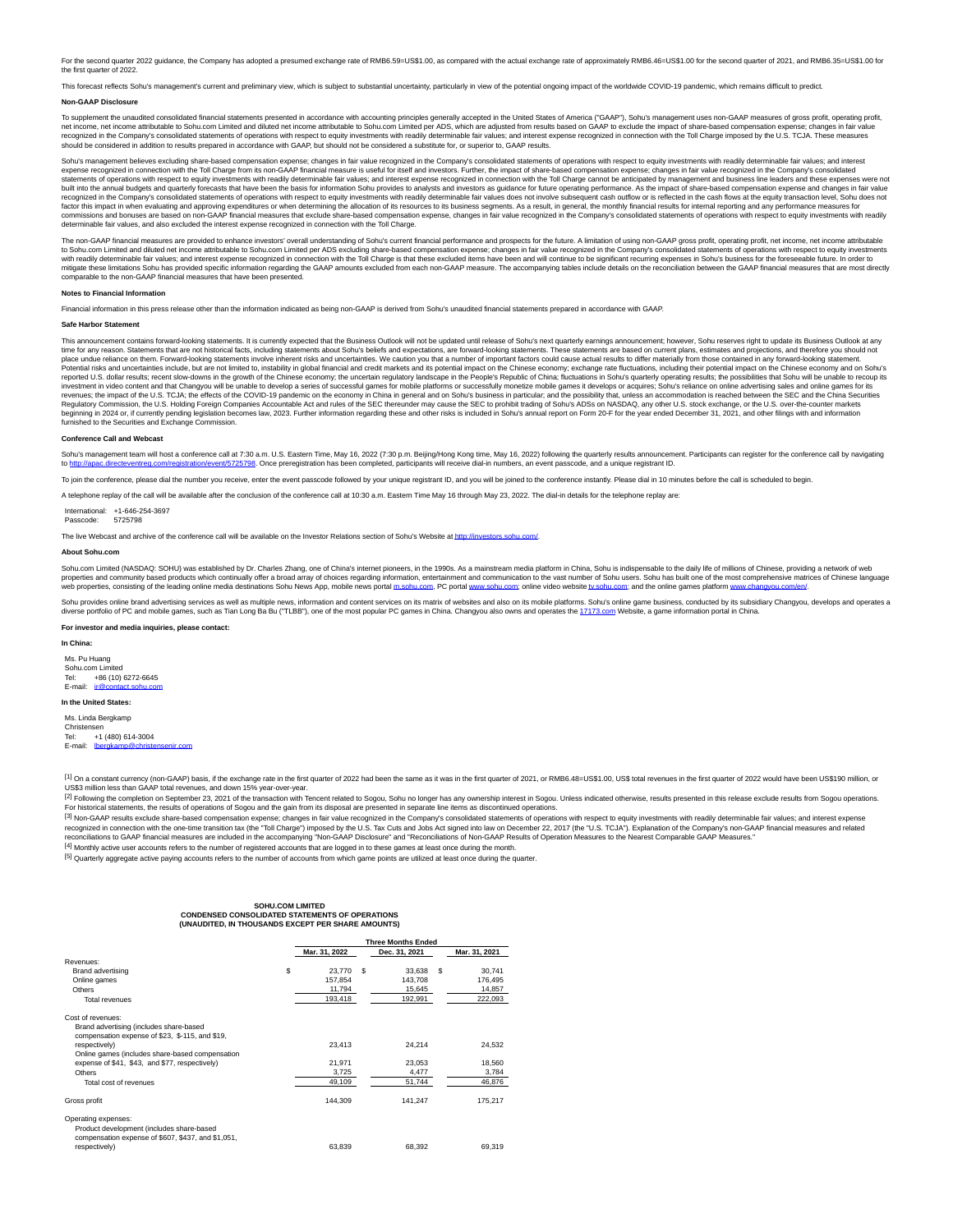| General and administrative (includes share-based<br>compensation expense of \$843, \$110, and \$1,093,<br>16.092<br>20,970<br>respectively)<br>131.638<br>144.155<br>Total operating expenses<br>12.671<br>Operating profit/(loss)<br>(2,908) | 18.127<br>124,434<br>50,783<br>3,882<br>3,861<br>(2, 511)<br>(1, 304)<br>54,711<br>23,177 |
|-----------------------------------------------------------------------------------------------------------------------------------------------------------------------------------------------------------------------------------------------|-------------------------------------------------------------------------------------------|
|                                                                                                                                                                                                                                               |                                                                                           |
|                                                                                                                                                                                                                                               |                                                                                           |
|                                                                                                                                                                                                                                               |                                                                                           |
|                                                                                                                                                                                                                                               |                                                                                           |
|                                                                                                                                                                                                                                               |                                                                                           |
| 4,879<br>Other income, net<br>12,982                                                                                                                                                                                                          |                                                                                           |
| Interest income<br>2,593<br>3,359                                                                                                                                                                                                             |                                                                                           |
| Interest expense                                                                                                                                                                                                                              |                                                                                           |
| (477)<br>(1, 150)<br>Exchange difference                                                                                                                                                                                                      |                                                                                           |
| 19,666<br>Income before income tax expense<br>12.283                                                                                                                                                                                          |                                                                                           |
| 16,997<br>8,695<br>Income tax expense                                                                                                                                                                                                         |                                                                                           |
| 2,669<br>3,588<br>Net income from continuing operations                                                                                                                                                                                       | 31,534                                                                                    |
| Net income from discontinued operations, net of tax <sup>[6]</sup>                                                                                                                                                                            | 52,252                                                                                    |
| 2.669<br>3,588<br>Net income                                                                                                                                                                                                                  | 83,786                                                                                    |
| Less: Net income/(loss) from continuing operations<br>attributable to the noncontrolling interest<br>3<br>(1)                                                                                                                                 | (1)                                                                                       |
| shareholders<br>Less: Net income from discontinued operations                                                                                                                                                                                 |                                                                                           |
| attributable to the noncontrolling interest<br>shareholders                                                                                                                                                                                   | 34,591                                                                                    |
| Net income from continuing operations attributable to<br>2.666<br>3.589<br>Sohu.com Limited                                                                                                                                                   | 31,535                                                                                    |
| Net income from discontinued operations attributable<br>to Sohu.com Limited                                                                                                                                                                   | 17,661                                                                                    |
| 2.666<br>3.589<br>Net income attributable to Sohu.com Limited                                                                                                                                                                                 | 49,196                                                                                    |
| Basic net income from continuing operations per                                                                                                                                                                                               |                                                                                           |
| 0.09<br>0.07<br>share/ADS attributable to Sohu.com Limited <sup>[7]</sup><br>\$<br>S                                                                                                                                                          | 0.80                                                                                      |
| Basic net income from discontinued operations per                                                                                                                                                                                             |                                                                                           |
| share/ADS attributable to Sohu.com Limited                                                                                                                                                                                                    | 0.45                                                                                      |
| Basic net income per share/ADS attributable to                                                                                                                                                                                                |                                                                                           |
| 0.07<br>0.09<br>Ś<br>Sohu.com Limited<br>S                                                                                                                                                                                                    | 1.25                                                                                      |
| Shares/ADSs used in computing basic net income per<br>36,802<br>39,373                                                                                                                                                                        | 39,509                                                                                    |
| share/ADS attributable to Sobu.com Limited                                                                                                                                                                                                    |                                                                                           |
| Diluted net income from continuing operations per                                                                                                                                                                                             |                                                                                           |
| 0.09<br>0.07<br>\$.<br>\$<br>share/ADS attributable to Sohu.com Limited<br>S                                                                                                                                                                  | 0.80                                                                                      |
| Diluted net income from discontinued operations per                                                                                                                                                                                           | 0.44                                                                                      |
| share/ADS attributable to Sohu.com Limited<br>\$<br>S<br>s                                                                                                                                                                                    |                                                                                           |
| Diluted net income per share/ADS attributable to<br>0.09<br>0.07<br>S<br>Sohu.com Limited                                                                                                                                                     | 1.24                                                                                      |
| Shares/ADSs used in computing diluted net income per<br>36.802<br>39.373<br>share/ADS attributable to Sohu.com Limited                                                                                                                        | 39.509                                                                                    |

<sup>[6]</sup> Following the completion on September 23, 2021 of the transaction with Tencent related to Sogou, Sohu no longer has any ownership<br>interest in Sogou. Unless indicated otherwise, results presented in this release exclu

# SOHU.COM LIMITED<br>CONDENSED CONSOLIDATED BALANCE SHEETS<br>(UNAUDITED, IN THOUSANDS)

|                                            |   | As of Mar. 31, 2022 |    | As of Dec. 31, 2021 |
|--------------------------------------------|---|---------------------|----|---------------------|
| <b>ASSETS</b>                              |   |                     |    |                     |
| Current assets:                            |   |                     |    |                     |
| Cash and cash equivalents                  | S | 534,244 \$          |    | 998,949             |
| Restricted cash                            |   | 5,207               |    | 1,969               |
| Short-term investments                     |   | 816.282             |    | 399.345             |
| Accounts receivable, net                   |   | 78,949              |    | 82,550              |
| Prepaid and other current assets           |   | 106,445             |    | 107,311             |
| Total current assets                       |   | 1.541.127           |    | 1.590.124           |
| Fixed assets, net                          |   | 326.328             |    | 329.997             |
| Goodwill                                   |   | 48.883              |    | 48.811              |
| Long-term investments, net                 |   | 46.959              |    | 53.121              |
| Intangible assets, net                     |   | 7.983               |    | 9.136               |
| Long-term time deposits                    |   | 191,141             |    | 189,007             |
| Other assets                               |   | 25,302              |    | 25,589              |
| Total assets                               |   | 2,187,723 \$        |    | 2,245,785           |
|                                            |   |                     |    |                     |
| <b>LIABILITIES</b>                         |   |                     |    |                     |
| Current liabilities:                       |   |                     |    |                     |
| Accounts payable                           | S | 88,459 \$           |    | 87,447              |
| <b>Accrued liabilities</b>                 |   | 137.749             |    | 138.196             |
| Receipts in advance and deferred revenue   |   | 52,940              |    | 57,041              |
| Accrued salary and benefits                |   | 77,207              |    | 91,485              |
| Taxes payables                             |   | 15,607              |    | 16,714              |
| Other short-term liabilities               |   | 114,783             |    | 112,568             |
| Total current liabilities                  | S | 486,745             |    | 503,451             |
|                                            |   |                     |    |                     |
| Long-term other payables                   |   | 4.360               |    | 3.922               |
| Long-term tax liabilities                  |   | 450.325             |    | 443.083             |
| Other long-term liabilities                |   | 2,670               |    | 3,142               |
| Total long-term liabilities                | S | 457,355             | S  | 450,147             |
| <b>Total liabilities</b>                   |   | 944.100             |    | 953.598             |
|                                            |   |                     |    |                     |
| <b>SHAREHOLDERS' EQUITY:</b>               |   |                     |    |                     |
| Sohu.com Limited shareholders' equity      |   | 1,242,302           |    | 1,290,869           |
| Noncontrolling interest                    |   | 1.321               |    | 1,318               |
| Total shareholders' equity                 | Ś | 1,243,623 \$        |    | 1,292,187           |
|                                            |   |                     |    |                     |
| Total liabilities and shareholders' equity |   | 2,187,723           | \$ | 2,245,785           |

SOHU.COM LIMITED<br>RECONCILIATIONS OF NON-GAAP RESULTS OFOPERATIONS MEASURES TO THE NEAREST COMPARABLE GAAP MEASURES<br>(UNAUDITED, IN THOUSANDS EXCEPT PER SHARE AMOUNTS)